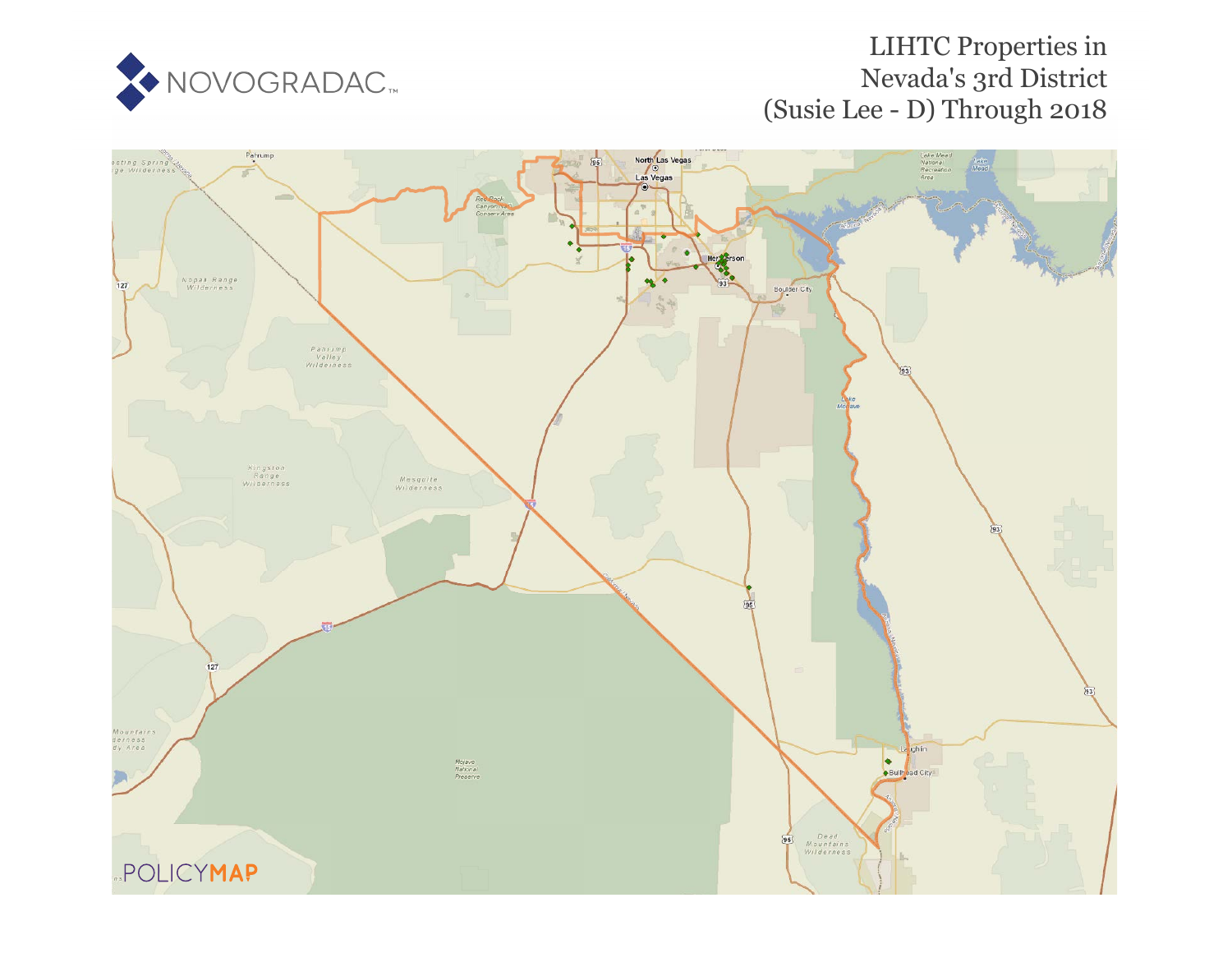## LIHTC Properties in Nevada's 3rd District Through 2018

| <b>Project Name</b>                                  | <b>Address</b>                                          | <b>City</b>      | <b>State</b>             | <b>Zip Code</b> | Nonprofit<br><b>Sponsor</b> | <b>Allocation</b><br>Year | <b>Annual</b><br><b>Allocated</b><br><b>Amount</b> | <b>Year PIS</b> | <b>Construction Type</b> | <b>Total</b><br><b>Units</b> | Low<br><b>Income</b><br><b>Units</b> | <b>Rent or</b><br><b>Income</b><br><b>Ceiling</b> | <b>Credit %</b>                             | <b>Tax-Exempt</b><br><b>Bond</b> | <b>HUD Multi-Family</b><br>Financing/<br><b>Rental Assistance</b> |
|------------------------------------------------------|---------------------------------------------------------|------------------|--------------------------|-----------------|-----------------------------|---------------------------|----------------------------------------------------|-----------------|--------------------------|------------------------------|--------------------------------------|---------------------------------------------------|---------------------------------------------|----------------------------------|-------------------------------------------------------------------|
| <b>HENDERSON MANOR</b><br>APTS.                      | 435 EAST VAN<br><b>WAGENEN</b>                          | <b>HENDERSON</b> | <b>NV</b>                | 89015-0000      | No                          | 1996                      | \$235,300                                          | 1998            | <b>New Construction</b>  | 60                           | 60                                   | <b>50% AMGI</b>                                   | 70 % present $\hbox{~No}$<br>value          |                                  | $\rm No$                                                          |
| <b>CAPISTRANO PINES</b><br>APTS.                     | 400 N. MAJOR<br>AVE.                                    | <b>HENDERSON</b> | NV                       | 89015-0000      | No                          | 1998                      | \$408,384                                          | 2000            | <b>New Construction</b>  | 184                          | 183                                  | 60% AMGI                                          | <b>Both 30%</b><br>and 70%<br>present value | No                               | No                                                                |
| <b>SOUTH VALLEY APTS</b>                             | 10250 SPENCER LAS VEGAS<br><b>ST</b>                    |                  | NV                       | 89183           | No                          | 1998                      | \$744,844                                          | 2000            | <b>New Construction</b>  | 270                          | 270                                  | 60% AMGI                                          | <b>Both 30%</b><br>and 70%<br>present value | No                               |                                                                   |
| <b>APACHE PINES</b>                                  | 9552W.<br><b>TROPICANA</b><br>AVE.                      | <b>LAS VEGAS</b> | NV                       | 89147-0000      | No                          | 1999                      | \$597,580                                          | 2001            | <b>New Construction</b>  | 274                          | 272                                  | 60% AMGI                                          | <b>Both 30%</b><br>and 70%<br>present value | No                               | No                                                                |
| PARKWAY AT<br>SILVERADO RANCH                        | 10192 S<br>MARYLAND<br><b>PKWY</b>                      | <b>LAS VEGAS</b> | <b>NV</b>                | 89123-0000      | $\mathbf{N}\mathbf{o}$      | 1999                      | \$636,048                                          | 2001            | <b>New Construction</b>  | 272                          | 271                                  | 60% AMGI                                          | <b>Both 30%</b><br>and 70%<br>present value | No                               | No                                                                |
| PORTOFINO                                            | 1001 LAS<br>PALMAS<br><b>ENTRADA AVE</b>                | <b>HENDERSON</b> | NV                       | 89012-0000      | No                          | 2001                      | \$532,281                                          | 2002            | <b>New Construction</b>  | 205                          | 205                                  | 60% AMGI                                          | <b>Both 30%</b><br>and 70%<br>present value | No                               | No                                                                |
| <b>HORIZON PINES</b><br>SENIOR APARTMENTS RIDGE PKWY | 2570 HORIZON                                            | <b>HENDERSON</b> | NV                       | 89052-0000      | Yes                         | 2000                      | \$433,062                                          | 2002            | <b>New Construction</b>  | 156                          | 155                                  | 60% AMGI                                          | <b>Both 30%</b><br>and 70%<br>present value | No                               | No                                                                |
| <b>HORIZON SENIORS</b>                               | 990<br>EQUESTRIAN<br>DR                                 | <b>HENDERSON</b> | NV                       | 89015-0000      | Yes                         | 2000                      | \$470,847                                          | 2002            | <b>New Construction</b>  | 228                          | 228                                  | 60% AMGI                                          | <b>Both 30%</b><br>and 70%<br>present value | No                               | No                                                                |
| <b>SILVER PINES APTS</b>                             | 6650 E RUSSELL $\;$ LAS VEGAS<br>$\mathbf{R}\mathbf{D}$ |                  | $\ensuremath{\text{NV}}$ | 89122           | Yes                         | 2004                      | \$0                                                | 2003            | <b>New Construction</b>  | 198                          | 198                                  |                                                   | 30 % present $\gamma_{\rm e s}$<br>value    |                                  |                                                                   |
| <b>VILLANOVA</b><br><b>APARTMENTS</b>                | 2815 W FORD<br>AVE                                      | <b>LAS VEGAS</b> | NV                       | 89117-0000      | No                          | 2001                      | \$824,239                                          | 2003            | <b>New Construction</b>  | 348                          | 348                                  | 60% AMGI                                          | <b>Both 30%</b><br>and 70%<br>present value | No                               | No                                                                |
| <b>LOS PECOS</b><br><b>APARTMENTS</b>                | 5950 S. PECOS<br><b>ROAD</b>                            | <b>LAS VEGAS</b> | NV                       | 89120-0000      | No                          | 2002                      | \$473,306                                          | 2004            | <b>New Construction</b>  | 192                          | 189                                  | 60% AMGI                                          | <b>Both 30%</b><br>and 70%<br>present value | No                               | No                                                                |
| PACIFIC PINES                                        | 132 E PACIFIC<br>AVE                                    | <b>HENDERSON</b> | NV                       | 89015-0000      | Yes                         | 2002                      | \$500,000                                          | 2004            | <b>New Construction</b>  | 84                           | 83                                   | 60% AMGI                                          | <b>Both 30%</b><br>and 70%<br>present value | No                               | No                                                                |
| <b>SUNSET CANYON</b><br><b>APARTMENTS</b>            | 9700 W. SUNSET LAS VEGAS<br>RD                          |                  | $_{\mathrm{NV}}$         | 89148-0000      | No                          | 2002                      | \$549,152                                          | 2004            | <b>New Construction</b>  | 186                          | 186                                  | 60% AMGI                                          | <b>Both 30%</b><br>and 70%<br>present value | No                               | No                                                                |

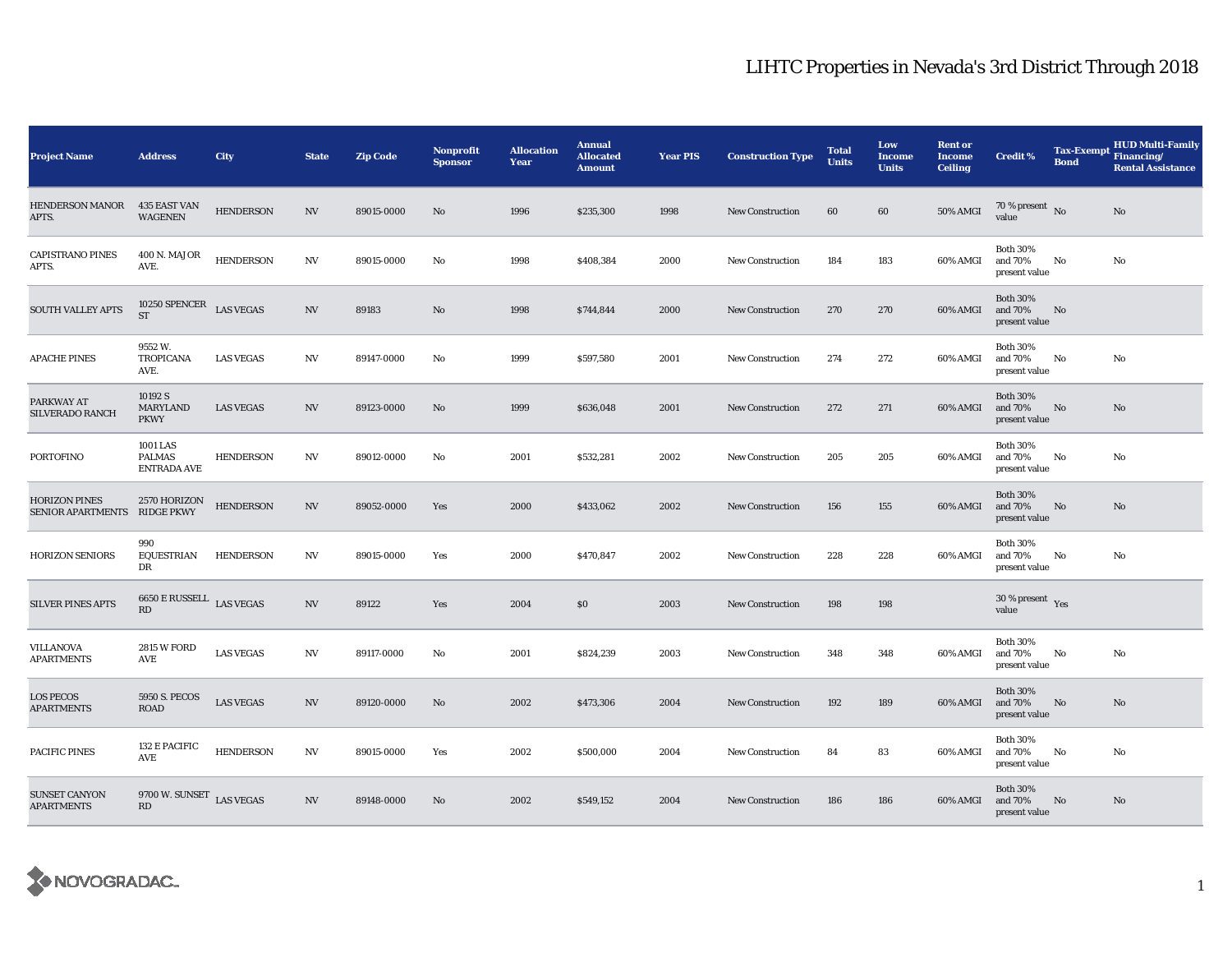## LIHTC Properties in Nevada's 3rd District Through 2018

| <b>Project Name</b>                             | <b>Address</b>                                       | City             | <b>State</b>             | <b>Zip Code</b> | Nonprofit<br><b>Sponsor</b> | <b>Allocation</b><br>Year | <b>Annual</b><br><b>Allocated</b><br><b>Amount</b> | <b>Year PIS</b> | <b>Construction Type</b>  | <b>Total</b><br><b>Units</b> | Low<br><b>Income</b><br><b>Units</b> | <b>Rent or</b><br><b>Income</b><br><b>Ceiling</b> | <b>Credit %</b>                             | <b>Tax-Exempt</b><br><b>Bond</b> | <b>HUD Multi-Family</b><br>Financing/<br><b>Rental Assistance</b> |
|-------------------------------------------------|------------------------------------------------------|------------------|--------------------------|-----------------|-----------------------------|---------------------------|----------------------------------------------------|-----------------|---------------------------|------------------------------|--------------------------------------|---------------------------------------------------|---------------------------------------------|----------------------------------|-------------------------------------------------------------------|
| <b>VINTAGE AT 7 HILLS</b><br><b>AKA ST ROSE</b> | 845 SEVEN<br><b>HILLS DRIVE</b>                      | <b>HENDERSON</b> | $_{\mathrm{NV}}$         | 89052-0000      | No                          | 2002                      | \$778,644                                          | 2004            | <b>New Construction</b>   | 244                          | 244                                  | 60% AMGI                                          | <b>Both 30%</b><br>and 70%<br>present value | No                               | $\rm No$                                                          |
| <b>ANNABELLE PINES</b>                          | $310$ ANNABELLE $$\tt HENDERSON$$<br>${\rm LN}$      |                  | $\ensuremath{\text{NV}}$ | 89014           | Yes                         | 2003                      | $\$0$                                              | 2005            | <b>New Construction</b>   | 104                          | 104                                  |                                                   | 70 % present $\,$ No $\,$<br>value          |                                  |                                                                   |
| <b>ANNABELLE PINES I</b>                        | $320$ ANNABELLE $\,$ HENDERSON $\,$<br>$\text{LN}{}$ |                  | $_{\mathrm{NV}}$         | 89014           | Yes                         | 2004                      | \$0                                                | 2005            | <b>New Construction</b>   | 50                           | 50                                   |                                                   | $70$ % present $\,$ No $\,$<br>value        |                                  |                                                                   |
| <b>ANNABELLE PINES</b>                          | $310$ ANNABELLE $\,$ HENDERSON<br>LANE               |                  | $\ensuremath{\text{NV}}$ | 89014-0000      | Yes                         | 2003                      | \$750,000                                          | 2005            | <b>New Construction</b>   | 106                          | 104                                  | 60% AMGI                                          | <b>Both 30%</b><br>and 70%<br>present value | No                               | No                                                                |
| ANNABELLE PINES II                              | $320$ ANNABELLE $$\tt HENDERSON$$<br>LANE            |                  | $_{\mathrm{NV}}$         | 89014-0000      | Yes                         | 2004                      | \$432,214                                          | 2005            | New Construction          | 50                           | 50                                   | 60% AMGI                                          | <b>Both 30%</b><br>and 70%<br>present value | No                               | No                                                                |
| PACIFIC PINES II<br><b>APARTMENTS</b>           | 130 E PACIFIC<br>AVE                                 | <b>HENDERSON</b> | N V                      | 89015-0000      | Yes                         | 2005                      | \$634,051                                          | 2007            | New Construction          | 51                           | 51                                   | 50% AMGI                                          | <b>Both 30%</b><br>and 70%<br>present value | No                               | No                                                                |
| PACIFIC PINES III<br>SENIOR APARTMENTS AVENUE   | 134 E. PACIFIC                                       | <b>HENDERSON</b> | $_{\mathrm{NV}}$         | 89015-0000      | Yes                         | 2006                      | \$900,416                                          | 2007            | <b>New Construction</b>   | 51                           | 50                                   | 60% AMGI                                          | <b>Both 30%</b><br>and 70%<br>present value | No                               | No                                                                |
| RIVERWOOD VILLAGE                               | 1705 CAL<br><b>EDISON DR</b>                         | LAUGHLIN         | N V                      | 89029           | No                          | 2008                      | \$704,086                                          | 2008            | Acquisition and Rehab 208 |                              | 208                                  | 60% AMGI                                          | <b>Both 30%</b><br>and 70%<br>present value | No                               |                                                                   |
| RIVERWOOD I APTS.                               | 1705 CAL<br><b>EDISON DRIVE</b>                      | LAUGHLIN         | $\mathbf{N}\mathbf{V}$   | 89029-0000      | No                          | 2008                      | \$363,873                                          | 2008            | Acquisition and Rehab 108 |                              | 108                                  | 60% AMGI                                          | <b>Both 30%</b><br>and 70%<br>present value | No                               | No                                                                |
| RIVERWOOD II<br><b>APARTMENTS</b>               | 1701 CAL<br><b>EDISON DRIVE</b>                      | LAUGHLIN         | N V                      | 89029-0000      | No                          | 2008                      | \$340,213                                          | 2008            | Acquisition and Rehab 100 |                              | 100                                  | 60% AMGI                                          | <b>Both 30%</b><br>and 70%<br>present value | No                               | $\rm No$                                                          |
| <b>ARBOR POINTE</b>                             | <b>8855 W ARBY</b><br>AVE                            | <b>LAS VEGAS</b> | N V                      | 89148-0000      | No                          | 2009                      | \$1,035,961                                        | 2009            | <b>New Construction</b>   | 180                          | 178                                  | 60% AMGI                                          | <b>Both 30%</b><br>and 70%<br>present value | No                               | No                                                                |
| VINTAGE AT LAUGHLIN PRIVE                       | 2250 COUGAR                                          | LAUGHLIN         | N V                      | 89029-0000      | No                          | 2009                      | \$930,282                                          | 2010            | <b>New Construction</b>   | 150                          | 149                                  | 60% AMGI                                          | <b>Both 30%</b><br>and 70%<br>present value | No                               | $\rm No$                                                          |
| VISTA CREEK APTS                                | 2220 COUGAR<br><b>DRIVE</b>                          | LAUGHLIN         | N V                      | 89029-0000      | No                          | 2009                      | \$1,699,193                                        | 2010            | <b>New Construction</b>   | 300                          | 298                                  | 60% AMGI                                          | <b>Both 30%</b><br>and 70%<br>present value | No                               | No                                                                |

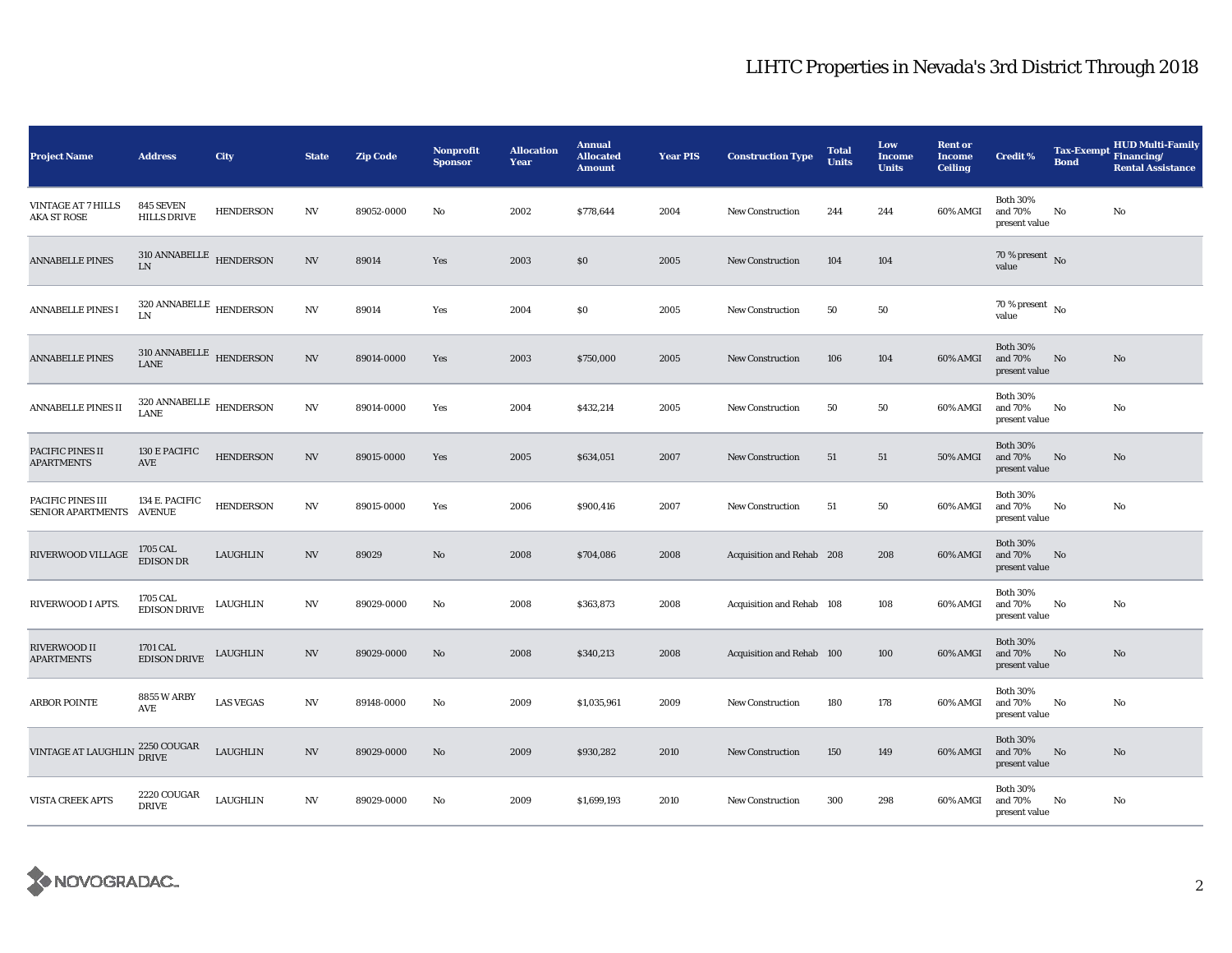## LIHTC Properties in Nevada's 3rd District Through 2018

| <b>Project Name</b>                                        | <b>Address</b>                             | City             | <b>State</b>             | <b>Zip Code</b> | Nonprofit<br><b>Sponsor</b> | <b>Allocation</b><br>Year | <b>Annual</b><br><b>Allocated</b><br><b>Amount</b> | <b>Year PIS</b> | <b>Construction Type</b>  | <b>Total</b><br><b>Units</b> | Low<br><b>Income</b><br><b>Units</b> | <b>Rent or</b><br><b>Income</b><br><b>Ceiling</b> | <b>Credit %</b>                             | <b>Tax-Exempt</b><br><b>Bond</b> | <b>HUD Multi-Family</b><br>Financing/<br><b>Rental Assistance</b> |
|------------------------------------------------------------|--------------------------------------------|------------------|--------------------------|-----------------|-----------------------------|---------------------------|----------------------------------------------------|-----------------|---------------------------|------------------------------|--------------------------------------|---------------------------------------------------|---------------------------------------------|----------------------------------|-------------------------------------------------------------------|
| <b>CORONADO DR APTS</b>                                    | 500 N MAJOR<br>AVE                         | <b>HENDERSON</b> | <b>NV</b>                | 89015           | No                          | 2008                      | $\$0$                                              | 2011            | <b>New Construction</b>   | 60                           | 59                                   | 60% AMGI                                          | <b>Both 30%</b><br>and 70%<br>present value | No                               | No                                                                |
| SMITH WILLIAMS APTS                                        | 575 E. LAKE<br><b>MEAD</b>                 | <b>HENDERSON</b> | $\ensuremath{\text{NV}}$ | 89015-0000      | Yes                         | 2009                      | \$1,500,000                                        | 2011            | <b>New Construction</b>   | 80                           | 80                                   | 60% AMGI                                          | <b>Both 30%</b><br>and 70%<br>present value | No                               | No                                                                |
| <b>CORONADO DRIVE</b><br><b>APARTMENTS</b>                 | <b>CORNER OF</b><br>CORONADO<br><b>AND</b> | <b>HENDERSON</b> | <b>NV</b>                | 89015-0000      | No                          | 2008                      | \$1                                                | 2011            | <b>New Construction</b>   | 60                           | 59                                   | 60% AMGI                                          | <b>Both 30%</b><br>and 70%<br>present value | No                               | No                                                                |
| PACIFIC PINES 4                                            | TEXAS AVE /<br><b>ARMY STREET</b>          | <b>HENDERSON</b> | <b>NV</b>                | 89015-0000      | No                          | 2010                      | \$1,011,760                                        | 2012            | <b>New Construction</b>   | 62                           | 62                                   | 50% AMGI                                          | <b>Both 30%</b><br>and 70%<br>present value | No                               | No                                                                |
| <b>COLLEGE VILLAS</b><br><b>SENIOR LIVING APTS</b>         | 511 COLLEGE DR HENDERSON                   |                  | NV                       | 89015-0000      | No                          | 2009                      | \$26                                               | 2012            | <b>New Construction</b>   | 226                          | 224                                  | 60% AMGI                                          | $30$ % present $\,$ No $\,$<br>value        |                                  | No                                                                |
| DR. LUTHER MACK JR.<br>SENIOR APARTMENTS                   | 8158 GILES ST LAS VEGAS                    |                  | N V                      | 89123-0000      | No                          | 2012                      | \$17,068,724                                       | 2013            | <b>New Construction</b>   | 48                           | 48                                   | 50% AMGI                                          | $70$ % present $\,$ No $\,$<br>value        |                                  | No                                                                |
| DR. PAUL MEACHAM                                           | <b>65 E WINDMILL LAS VEGAS</b>             |                  | <b>NV</b>                | 89123-0000      | $\mathbf{N}\mathbf{o}$      | 2013                      | \$20,799,768                                       | 2014            | <b>New Construction</b>   | 57                           | 48                                   | 50% AMGI                                          | 70 % present $\,$ No $\,$<br>value          |                                  | No                                                                |
| LANDSMAN GARDENS 750 MAJOR<br>APTS.                        | <b>STREET</b>                              | <b>HENDERSON</b> | <b>NV</b>                | 89015-0000      | No                          | 2014                      | \$12,846,239                                       | 2014            | Acquisition and Rehab 100 |                              | 100                                  | 60% AMGI                                          | $30$ % present $\,$ $\rm Yes$<br>value      |                                  | No                                                                |
| <b>AGATE SENIORS</b>                                       | 2675 W. AGATE<br>AVE.                      | <b>LAS VEGAS</b> | $\ensuremath{\text{NV}}$ | 89123-0000      | No                          | 2013                      | \$13,880,129                                       | 2015            | <b>New Construction</b>   | 182                          | 182                                  | 60% AMGI                                          | <b>Both 30%</b><br>and 70%<br>present value | No                               | No                                                                |
| <b>BOULDER POINTE</b><br>APTS.                             | 993<br>EQUESTRIAN<br><b>DRIVE</b>          | <b>HENDERSON</b> | NV                       | 89002-0000      | No                          | 2013                      | \$16,060,129                                       | 2015            | <b>New Construction</b>   | 210                          | 210                                  | 60% AMGI                                          | <b>Both 30%</b><br>and 70%<br>present value | No                               | No                                                                |
| PALO VERDE II AKA<br><b>DON DAWSON</b>                     | 101 PALO VERDE $$\tt HENDERSON$$<br>DR     |                  | <b>NV</b>                | 89015-0000      | No                          | 1991                      | \$297,252                                          | 1993            | <b>New Construction</b>   | 60                           | 60                                   | 60% AMGI                                          | $30$ % present $\,$ No $\,$<br>value        |                                  | No                                                                |
| COTTONWOOD<br>APARTMENTS                                   | 350 SURPRISE<br><b>STREET</b>              | SEARCHLIGHT      | NV                       | 89046-0000      | No                          | 1992                      | \$0                                                | 1994            | <b>New Construction</b>   | 24                           | 23                                   | 60% AMGI                                          | $30$ % present $\,$ No $\,$<br>value        |                                  | No                                                                |
| <b>TERRACINA</b><br><b>HENDERSON APTS</b><br>PHASES I & II | 510 COLLEGE DR HENDERSON                   |                  | <b>NV</b>                | 89015           | No                          | 1994                      | \$986,552                                          | 1996            | <b>New Construction</b>   | 144                          | 143                                  | 60% AMGI                                          | 70 % present $\,$ No $\,$<br>value          |                                  |                                                                   |